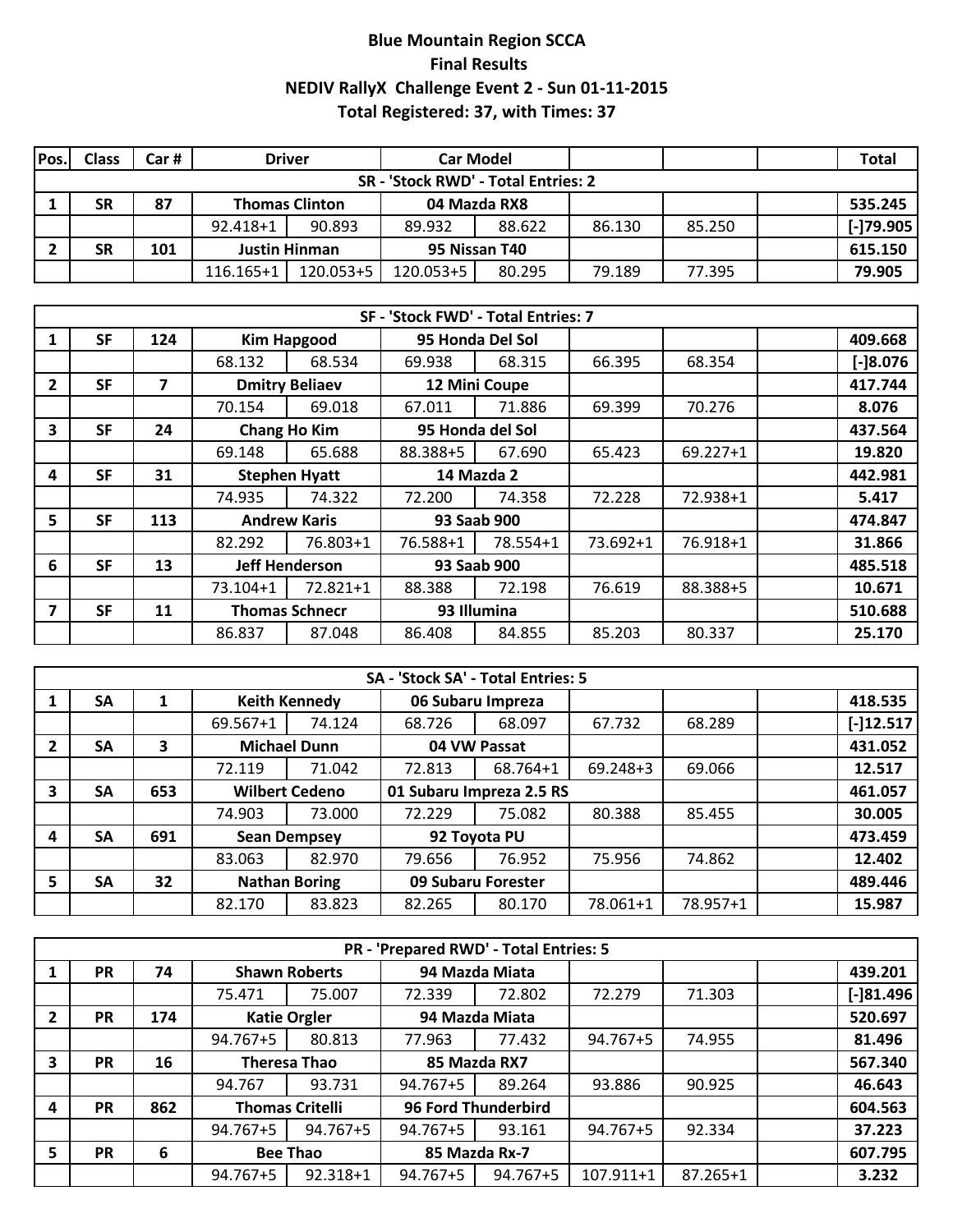## **Blue Mountain Region SCCA Final Results NEDIV RallyX Challenge Event 2 - Sun 01-11-2015 Total Registered: 37, with Times: 37**

| PF - 'Prepared FWD' - Total Entries: 3 |     |                        |          |             |        |        |        |             |  |  |  |  |  |
|----------------------------------------|-----|------------------------|----------|-------------|--------|--------|--------|-------------|--|--|--|--|--|
| PF                                     | 142 | Jonathan Lausch        |          | 93 Saab 900 |        |        |        | 435.975     |  |  |  |  |  |
|                                        |     | 74.166                 | 73.015   | 74.197      | 71.485 | 72.306 | 70.806 | $[-]28.025$ |  |  |  |  |  |
| <b>PF</b>                              | 35  | <b>Benjamin Knight</b> |          | 12 Fiesta   |        |        |        | 464.000     |  |  |  |  |  |
|                                        |     | 70.574                 | 94.767+5 | 71.395      | 72.067 | 73.358 | 71.839 | 28.025      |  |  |  |  |  |
| <b>PF</b>                              | 42  | <b>Jeffrey Shore</b>   |          | 93 Saab 900 |        |        |        | 465.121     |  |  |  |  |  |
|                                        |     | 79.451                 | 79.129   | 77.270      | 76.293 | 75.564 | 77.414 | 1.121       |  |  |  |  |  |

|                | PA - 'Prepared AWD' - Total Entries: 5 |    |                           |                                                   |                       |                   |              |              |  |             |  |  |  |  |
|----------------|----------------------------------------|----|---------------------------|---------------------------------------------------|-----------------------|-------------------|--------------|--------------|--|-------------|--|--|--|--|
|                | <b>PA</b>                              | 69 |                           | 00 Subaru Impreza 2.5 rs<br><b>Clifton Kangas</b> |                       |                   |              |              |  | 392.655     |  |  |  |  |
|                |                                        |    | 68.524                    | 67.309                                            | 64.549                | 63.503<br>64.188  |              |              |  | $[-]41.128$ |  |  |  |  |
| $\overline{2}$ | PА                                     | 78 |                           | <b>Michael Shea</b>                               |                       | 02 Subaru Impreza |              |              |  | 433.783     |  |  |  |  |
|                |                                        |    | 72.567                    | 71.660                                            | 70.496+1              | 75.348+1          | 70.339       | 69.373       |  | 41.128      |  |  |  |  |
| 3              | <b>PA</b>                              | 83 | <b>Petar Dimitrijevic</b> |                                                   | 04 Subaru Impreza WRX |                   |              |              |  | 530.883     |  |  |  |  |
|                |                                        |    | 82.871                    | $93.773 + 5$                                      | 85.131                | $81.415 + 1$      | $92.084 + 2$ | 79.609       |  | 97.100      |  |  |  |  |
| 4              | <b>PA</b>                              | 2  |                           | Levi Rassler                                      |                       | 06 Impreza        |              |              |  | 565.793     |  |  |  |  |
|                |                                        |    | 73.370                    | 73.331+2                                          | 93.773+5              | $93.773 + 5$      | $93.773 + 5$ | $93.773 + 5$ |  | 34.910      |  |  |  |  |
| 5              | <b>PA</b>                              | 22 |                           | <b>Greg Rassler</b>                               | 06 Subaru Impreza     |                   |              |              |  | 594.800     |  |  |  |  |
|                |                                        |    | 75.935                    | $93.773 + 5$                                      | 93.773+5              | $93.773 + 5$      | $93.773 + 5$ | $93.773 + 5$ |  | 29.007      |  |  |  |  |

|   |           |     |              |                       | MF - 'Modified FWD' - Total Entries: 7 |                 |          |          |             |
|---|-----------|-----|--------------|-----------------------|----------------------------------------|-----------------|----------|----------|-------------|
|   | <b>MF</b> | 99  |              | <b>Paul Havranek</b>  |                                        | 75 Saab 99      |          |          | 431.014     |
|   |           |     | 73.711       | 71.503                | 71.782                                 | 73.158          | 72.537   | 68.323   | $[-]14.538$ |
| 2 | <b>MF</b> | 19  |              | <b>Mike Robinson</b>  |                                        | 95 VW GTi       |          |          | 445.552     |
|   |           |     | 74.783       | 74.259                | 75.858                                 | 73.543          | 72.921   | 72.188+1 | 14.538      |
| 3 | <b>MF</b> | 990 |              | Erica Jacobson        |                                        | 75 Saab 99      |          |          | 449.783     |
|   |           |     | 80.853       | 72.572                | 75.686                                 | 75.192          | 72.968   | 72.512   | 4.231       |
| 4 | <b>MF</b> | 75  |              | <b>Michael Julian</b> | 87 Subaru Justy                        |                 |          |          | 450.822     |
|   |           |     | 78.474       | 75.105                | 76.107                                 | 75.380          | 73.197   | 72.559   | 1.039       |
| 5 | <b>MF</b> | 913 |              | <b>Jason Morris</b>   |                                        | 86 Saab 900     |          |          | 455.145     |
|   |           |     | $91.144 + 5$ | 70.316                | 69.789                                 | 71.900          | 70.202   | 71.794   | 4.323       |
| 6 | <b>MF</b> | 5.  |              | <b>Bill Musselman</b> |                                        | 87 Subaru Justy |          |          | 480.405     |
|   |           |     | 82.058       | 91.144                | 79.688                                 | 75.100          | 76.546+1 | 73.869   | 25.260      |
| 7 | <b>MF</b> | 115 |              | Jason Ackerman        |                                        | 95 VW GTi       |          |          | 498.176     |
|   |           |     | $91.144 + 5$ | 74.685                | 72.805                                 | 99.400          | 75.038   | 75.104   | 17.771      |

| MA - 'Modified AWD' - Total Entries: 3 |    |                         |              |                   |              |              |              |  |            |  |  |  |  |
|----------------------------------------|----|-------------------------|--------------|-------------------|--------------|--------------|--------------|--|------------|--|--|--|--|
| <b>MA</b>                              | 15 | <b>William Petrow</b>   |              | Subaru 2.5 RS     |              |              |              |  | 414.553    |  |  |  |  |
|                                        |    | 66.777                  | $68.751 + 2$ | 66.116<br>65.844  |              | $68.862 + 2$ | $68.203 + 1$ |  | $[-]3.992$ |  |  |  |  |
| <b>MA</b>                              | 27 | <b>Garrison Moseley</b> |              | 01 Subaru Impreza |              |              |              |  | 418.545    |  |  |  |  |
|                                        |    | 68.107+2                | 65.906+1     | 66.907+2          | $63.902 + 1$ | $63.949 + 1$ | $69.774 + 3$ |  | 3.992      |  |  |  |  |
| <b>MA</b>                              | 37 | <b>Ryan Symancek</b>    |              | 02 Subaru Impreza |              |              |              |  | 426.082    |  |  |  |  |
|                                        |    | 69.602                  | 74.337       | 66.104            | 66.639+1     | 70.835+1     | 74.565       |  | 7.537      |  |  |  |  |